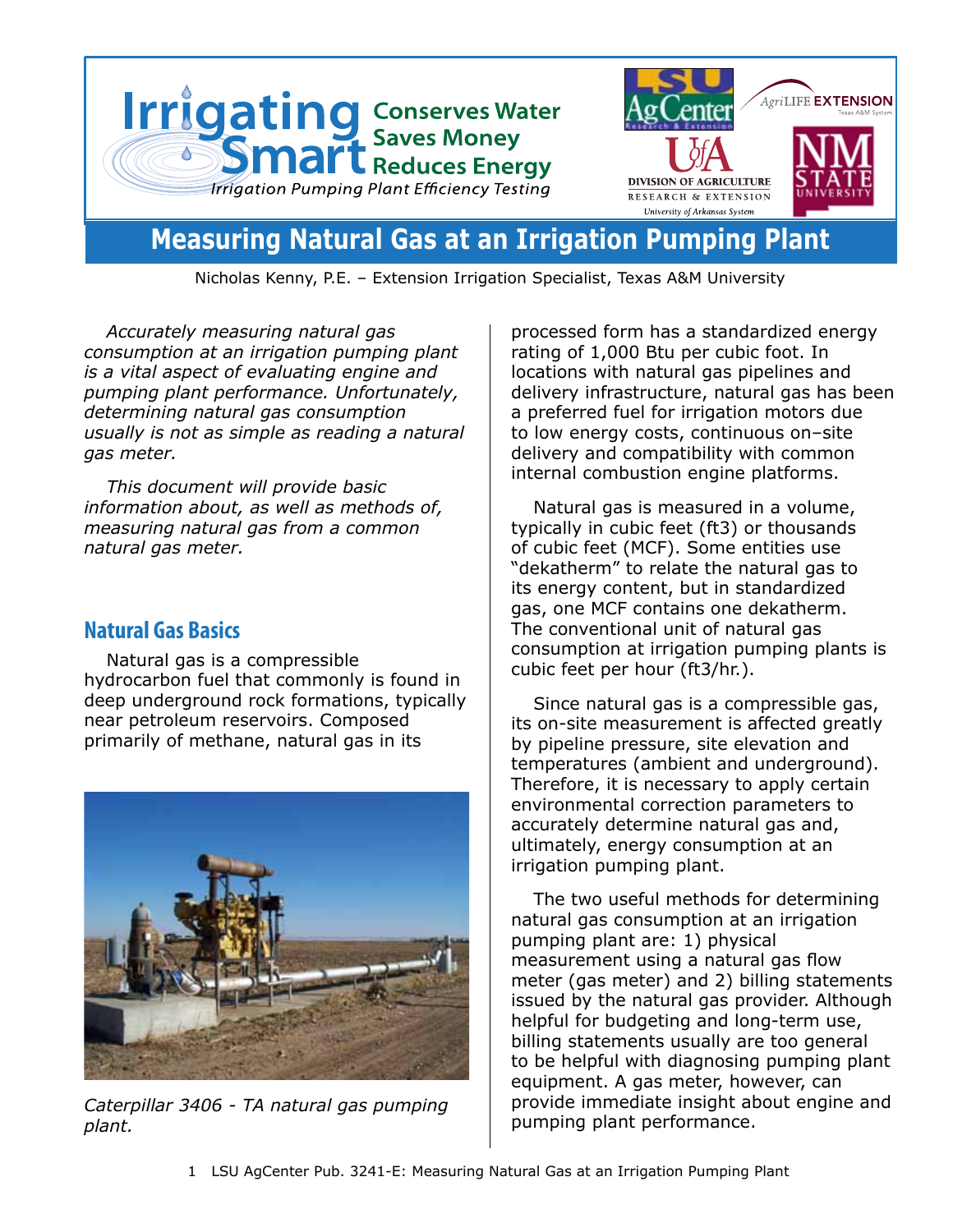

*Rockwell No. 750 diaphragm gas meter. From left to right, notice the isolation valve, regulators, meter, ¼ inch port with ball valve and inline gas filter.*

Most common gas meters are diaphragm or gear drive meters, both of which can be fitted with analog or digital displays. A gear drive gas meter with a digital readout is the recommended setup for a technical service provider or energy auditor who will test multiple pumping plants under multiple conditions since it can be programmed to automatically correct for the aforementioned temperature and pressure affects. Analog diaphragm meters are much more common at pumping locations and often are a source of confusion among those seeking to measure natural gas consumption.

# **Operator and Evaluator Safety**

Any field testing or work near or around irrigation pumping plants requires an awareness of multiple occupational hazards. It is always a wise use of time to visibly inspect the pumping plant location prior to performing any work or testing. An inspection should identify pinch points, moving parts (driveshaft, belts, pulleys, etc.), slippery work areas, natural hazards, gas or oil leaks, etc. *All troublesome areas should be remedied or avoided, to the extent that any unsafe pumping plant should not be tested or operated.* Eye and hearing protection and closed toed footwear must be worn at all times an irrigation engine is running. High dexterity gloves are highly recommended during the testing



*Dresser-Roots Series B rotary gas meter with digital display. This meter is fitted with 1 inch barbed fittings and an inlet filter.*

process. Once these personal protection criteria are met, the evaluation may commence.

# **Measurement of Natural Gas at an Irrigation Pumping Plant**

In many locations, an existing natural gas meter will be installed at the pumping plant location. An existing meter can be used for measurement only if the meter's correction factor is known (occasionally printed on the meter, listed on the billing statement or available from the gas company). The first step of the measurement is to identify the correction factor, if available. In cases where multiple engines are using the same meter, it will be necessary to isolate individual engines for individual tests.

In cases where it is not possible to identify the correction factor for an existing meter, it is recommended to install a portable natural gas meter of known calibration in the gas line. The first step in this process is to turn off the gas supply using an on-site isolation valve, typically in the gas line near the pumping plant. The gas line is then disconnected at a convenient point between the isolation valve and engine, usually at a pipe union, pipe fitting or hose fitting. Use caution as the gas line may still be pressurized.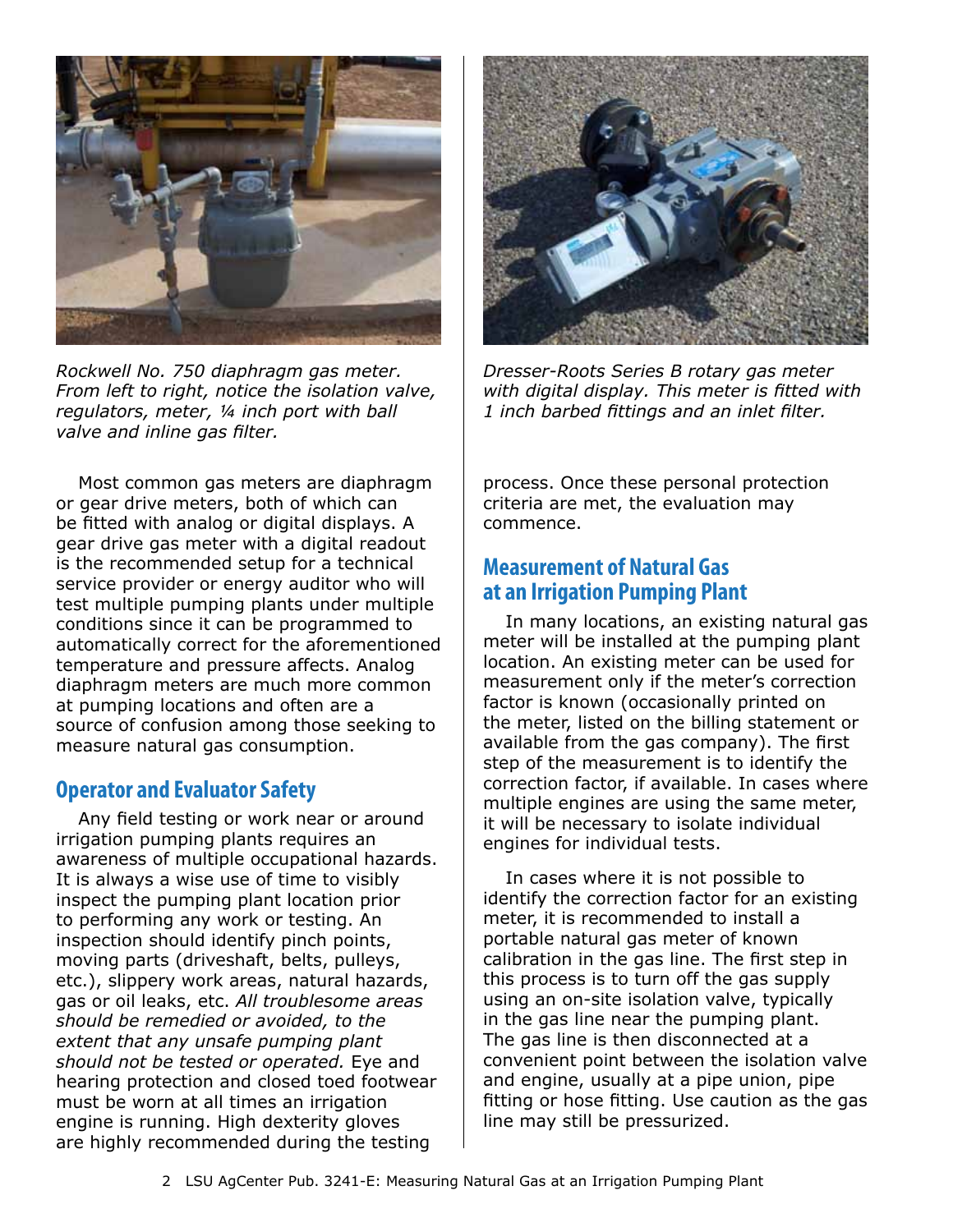

*Gas meters are directional, so installation orientation is critical.*

The portable gas meter can now be installed in the gas line using 1 inch braided rubber hose (natural gas rated hose is preferred) and miscellaneous pipe fittings and barbs. Pipe fittings should be fitted with thread tape or a thread sealer (pipe dope) compound, and all hose fittings should be secured with hose clamps.

An appropriate pressure gauge should be installed along the natural gas line at this point to determine the line pressure at the natural gas meter. *The pressure gauge must be installed on the same side of the pressure regulator as the natural gas meter.*  It is convenient to install the pressure gauge on the natural gas meter itself if a ¼ inch NPT port is available. It often is beneficial to have a variety of pressure gauges, since the gas pressure can range from a few ounces to over 30 psi, depending on where the gas meter is located. (Note: If using a portable diaphragm meter, it is recommended that the gas meter be installed after the regulator to prevent damage to the meter, since many meters are rated to 20 psi.)

Once all connections have been made, the isolation valve should be opened to pressurize the lines. The gas line and all fittings should then be inspected for leaks (sound and smell). If no leaks are identified, the engine can be started and brought to normal operating conditions. This may take

a few minutes to allow for pumped water to fill and pressurize pipelines. A gas pressure reading should then be recorded for use in calculating the correction factor.

The next step is to measure the uncorrected natural gas flow. On an analog gas meter, first identify the needle gauge that measures in cubic feet. This needle gauge typically will make a measurement of 10 cubic feet in one rotation. Next, measure and record the elapsed time it takes for the meter to displace 10 cubic feet of gas. Record the uncorrected fuel volume and the associated elapsed time.

To determine the actual gas flow rate, the uncorrected gas volume must be corrected to account for elevation, line pressure and temperature. This is necessary to match standard billing contracts as well as reference to the actual energy that is being delivered to the engine. *If the correction factor for the meter and location are known, the corrected gas volume is directly determined by multiplying the uncorrected gas volume by the correction factor.* 

If it is determined that a calculated gas volume correction is needed, the next step is to identify the site elevation. Since atmospheric pressure is a measure of the pressure exerted upon the Earth's surface by the air directly above the surface,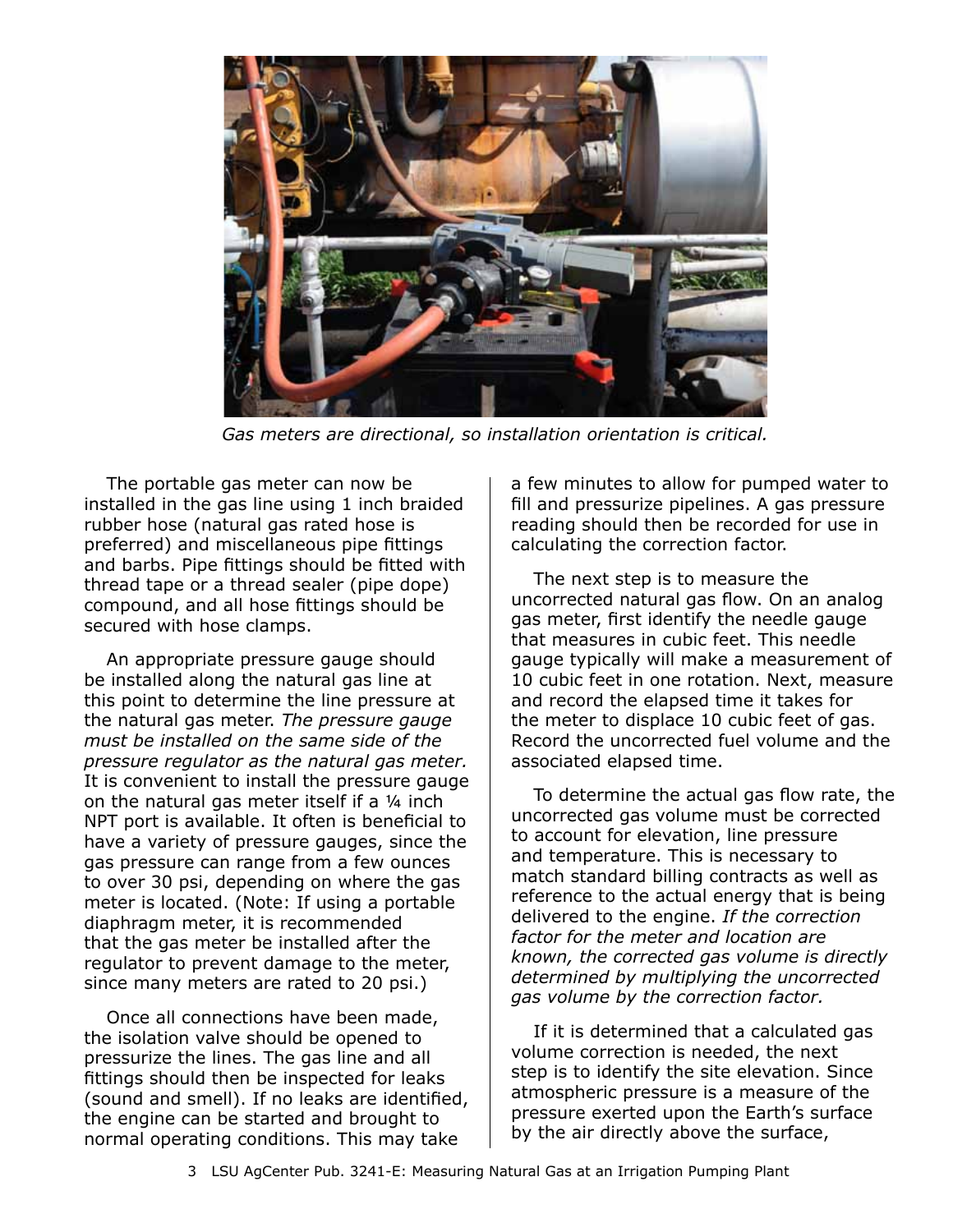| Elevation<br>(f <sub>t</sub> ) | Atmospheric<br>Pressure (psi) |
|--------------------------------|-------------------------------|
| Sea level                      | 14.70                         |
| 250                            | 14.56                         |
| 500                            | 14.42                         |
| 750                            | 14.29                         |
| 1,000                          | 14.16                         |
| 1,250                          | 14.04                         |
| 1,500                          | 13.91                         |
| 1,750                          | 13.79                         |
| 2,000                          | 13.70                         |
| 2,200                          | 13.60                         |
| 2,400                          | 13.50                         |
| 2,500                          | 13.41                         |
| 2,600                          | 13.40                         |
| 2,700                          | 13.35                         |
| 2,900                          | 13.30                         |
| 2,800                          | 13.25                         |
| 3,000                          | 13.20                         |
| 3,100                          | 13.15                         |
| 3,200                          | 13.10                         |
| 3,300                          | 13.05                         |
| 3,400                          | 13.00                         |
| 3,500                          | 12.95                         |
| 3,600                          | 12.90                         |
| 3,700                          | 12.85                         |
| 3,800                          | 12.80                         |
| 3,900                          | 12.75                         |
| 4,000                          | 12.70                         |
| 4,500                          | 12.45                         |
| 5,000                          | 12.20                         |
| 6,000                          | 11.80                         |
| 7,000                          | 11.30                         |
| 8,000                          | 10.90                         |
| 9,000                          | 10.50                         |
| 10,000                         | 10.10                         |
| 11,000                         | 9.71                          |
| 12,000                         | 9.34                          |
| 13,000                         | 8.97                          |
| 14,000                         | 8.62                          |

the site elevation can provide a simple estimation of this pressure. The site elevation can be collected from a portable GPS unit, obtained from a reference map or estimated from a nearby community and then compared to an Atmospheric Pressure at Elevation Chart (below).

In areas where a local weather station or meteorological network is available, the meteorological report of current atmospheric pressure also can be used in determing the pressure effect for natural gas correction. Metorological reports typically list atmospheric pressure in kPA, mmHG or inHg, so a unit conversion to psi is necessary for the purpose of the included equations and processes.  $(1$  PSI = 6.894 kPA  $= 51.715$  mmHg (Torr)  $= 2.037$  inHg)

The process to determine the corrected volume when a correction factor is not known is derived from the Combined Boyle's / Charles' Gas Laws, using the equation below. The temperature portion of the correction factor commonly is omitted due to its small influence during most months of the year. *A self-correcting gas meter will automatically correct the displayed volume and this calculation step can be bypassed.* 

$$
V_c = V_u * \left[\frac{P_{\text{line}} + P_{\text{atm}}}{P_{\text{meter}} + P_{\text{base}}}\right] * \left[\frac{460 + T_{\text{base}}}{460 + T_{\text{line}}}\right]
$$

| Where: $V_c$ = corrected natural gas volume (ft3)<br>$V_u$ = uncorrected natural gas volume (ft <sup>3</sup> ) |
|----------------------------------------------------------------------------------------------------------------|
| $P_{line}^{v}$ = gas line pressure (psi)<br>$P_{atm}$ = atmospheric pressure at site elevation (from           |
|                                                                                                                |
| chart or local weather data)                                                                                   |
|                                                                                                                |
| $P_{meter}$ = gas meter drive friction loss (psi)<br>$P_{base}$ = standard or base atmospheric pressure,       |
| typically 14.7 psi (psi)                                                                                       |
| $T_{base}$ = standard, contract, or base gas temperature,                                                      |
| typically 60° F (°F)                                                                                           |
| $T_{\text{line}}$ = delivery temperature of natural gas as                                                     |
| measured at the meter (°F).                                                                                    |
|                                                                                                                |

After the corrected volume is determined by a selfcorrecting meter, a supplied correction factor or the process above, the natural gas flow rate is determined using the following equation:

$$
Q_c = \frac{V_c}{ET} \; * \; 60
$$

| Where: $Q_c$ = natural gas flow rate (ft3/hr.) |
|------------------------------------------------|
| $V_c$ = corrected natural gas volume (ft3)     |
| $=$ elapsed time (minutes)                     |
| $60$ = multiplier to convert minutes to hours  |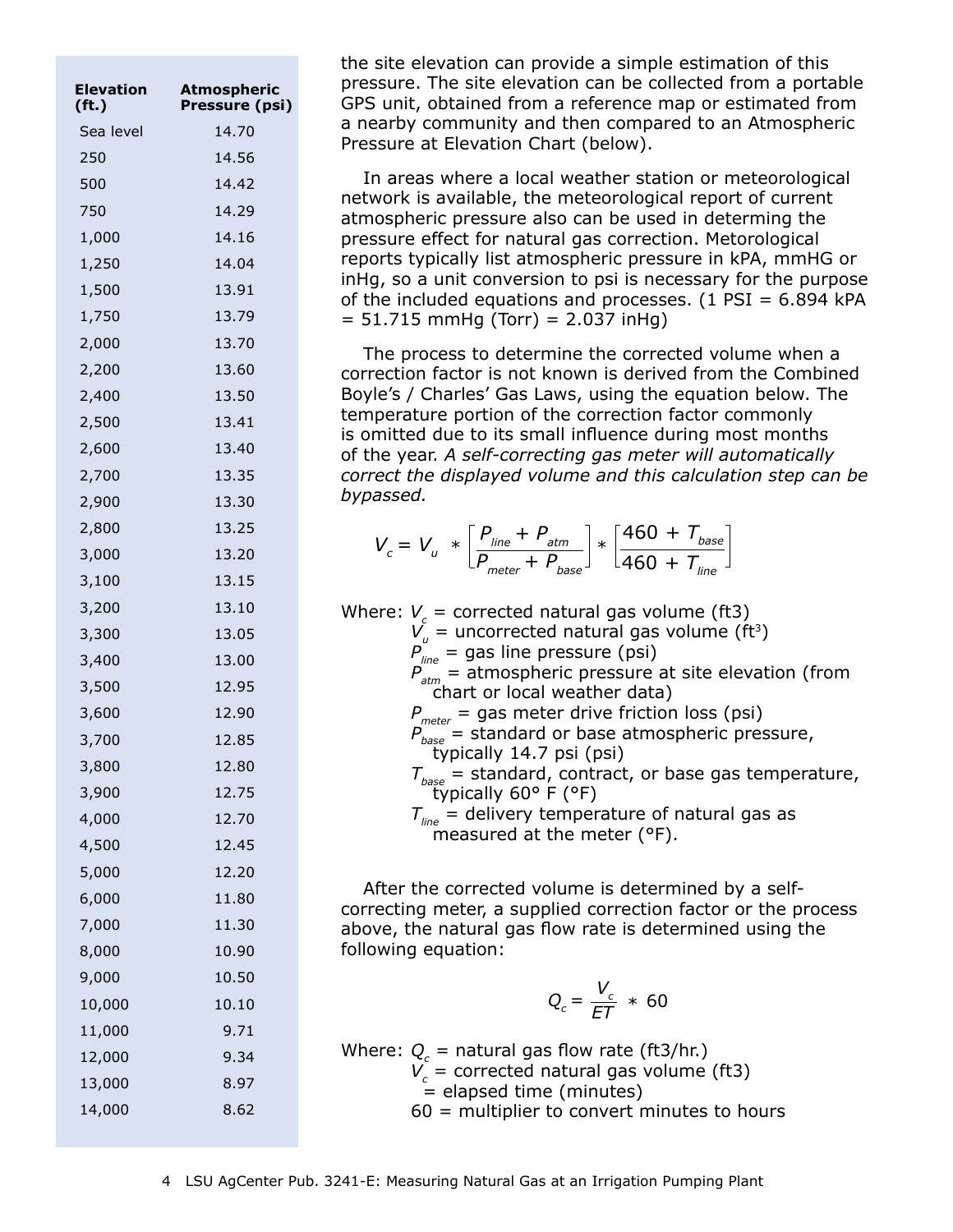Finally, the potential horsepower, or input horsepower, is calculated based on standard energy content of natural gas. This figure is necessary in calculating engine efficiency and overall pumping plant efficiency. The simplified horsepower equation is as follows:

$$
HP_{pot} = Q_c * 0.393
$$

Where:  $HP_{pot}$  = potential or input horse power of the natural gas fuel (HP) *Qc* = natural gas flow rate (ft3/hr.)  $0.393$  = constant based on standardized natural gas energy content

In following good field testing practice, it is strongly recommended that multiple measurements are taken to provide an average over a certain period of testing. In any instance where measurements include a manual stopwatch, a longer duration helps minimize operator error and improves the accuracy of the measurement. It also will be helpful to develop a calculation worksheet or computer spreadsheet to use during testing to keep the process in order and allow for on-site proofing of measureme.

# **Necessary Testing Tools / Equipment**

In addition to basic hand tools, the following will be very helpful in properly measuring natural gas at an irrigation pumping plant:

- Portable natural gas meter, either selfcorrecting or with known calibration parameters
- Liquid filled pressure gauge in proper pressure range, typically ¼ inch NPT male threads
- **Miscellaneous pipe fittings, threaded** and barbed (1 inch generally is the most common)
- 1 inch gas hose or braided rubber hose, two lengths of approximately 5 feet each
- Hose clamps
- Thread tape or thread sealer (pipe dope)
- Stopwatch
- Probe thermometer (optional)

## **Nonstandardized Gas**

The process included in this fact sheet identifies the method for testing *standardized natural gas with a nominal energy rating of 1,000 Btu per cubic foot.* In some cases where irrigation wells are close to oil or natural gas production wells, well-head or "hot" gas is used to power irrigation motors. Since raw natural gas energy content can vary across production sites, it will be necessary to perform an energy analysis of the gas to determine engine and pumping plant efficiency. Testing methods will be identical with the exception of calculating the potential horsepower of the consumed natural gas.

# **Natural Gas Correction Example**

Using a half-pound drive natural gas flow meter at 3,500 feet elevation, 20 cubic feet of natural gas were consumed in an average of 1minute and 45 seconds during a recent pumping plant evaluation. The gas line pressure and temperature were measured at 12 psi and 75 degrees F, respectively. Determine the natural gas consumption rate and potential horsepower, assuming standardized natural gas.

Determine the corrected natural gas volume:

$$
V_c = 20ft^3 * \left[\frac{12ps + 12.92ps}{0.5ps + 14.7ps}\right] * \left[\frac{460 + 60\degree F}{460 + 75\degree F}\right] = 31.86ft^3
$$

Determine the natural gas consumption rate:

$$
Q_c = \frac{31.86 \text{ ft}^3}{1.75 \text{ min.}} * 60 = 1,092.3 \frac{\text{ ft}^3}{\text{Hour}}
$$

Determine the potential horsepower of the consumed natural gas:

$$
HP_{pot} = 1,092.3 \frac{ft^3}{Hour} * 0.393 = 429.3 HP
$$